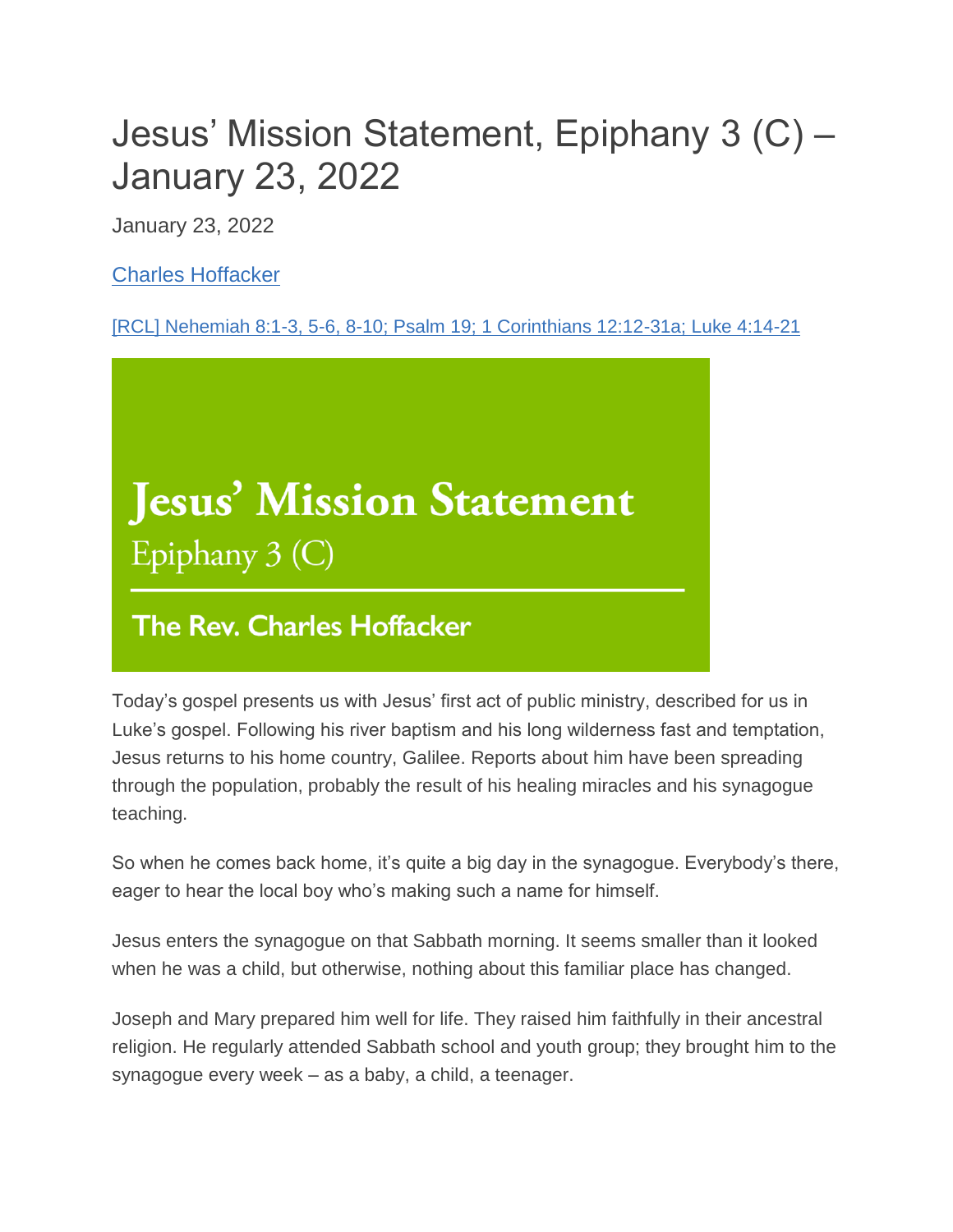It wasn't always easy, especially when he was a baby. And so Joseph and Mary must be patron saints for all the parents now who bring their babies to worship, who make sure their children get to church school, who see their sons and daughters belong to youth group. It's not easy. But these parents know that the child who participates regularly in the community of God's people is likely to have a strong faith in adulthood and a firm foundation during every crisis of life.

So Jesus returns to the Nazareth synagogue, thankful for the upbringing he received there. He is asked to read the lesson from the prophets. There is no lectionary to consult to determine this reading; the choice is up to him. Nor is there a book to flip through. Instead, a bulky scroll is brought to him and placed upon the lectern. Jesus, searching for a familiar text, unrolls it to a place near the end of the scroll. In a voice strong with anticipation, he reads aloud these words:

"The Spirit of the Lord is upon me, because he has anointed me to bring good news to the poor. He has sent me to proclaim release to the captives and recovery of sight to the blind, to let the oppressed go free, to proclaim the year of the Lord's favor."

Finished with this brief passage, Jesus rolls up the scroll, returns it to the attendant, and takes his seat.

It is the custom for teachers to sit, rather than to stand, so when Jesus sits, everyone looks at him, expecting some commentary, some explication of this text, a text well known to many of them.

There are no professional clergy. The synagogue president can invite any appropriate person to comment on the text. Often these remarks are less than inspiring. While the people are biblically literate, commentary on scripture by such speakers is often no more than rote recitation of lessons all of them learned at an early age. So the congregation usually knows what will be said before it is said, and the only question is whether it will be said correctly or not.

Not so today when Jesus sits down. The people are all looking at him. He looks around at them, those familiar faces from his early years, older in appearance than before: his childhood friends, now present with their children; the parents of his friends, now senior citizens.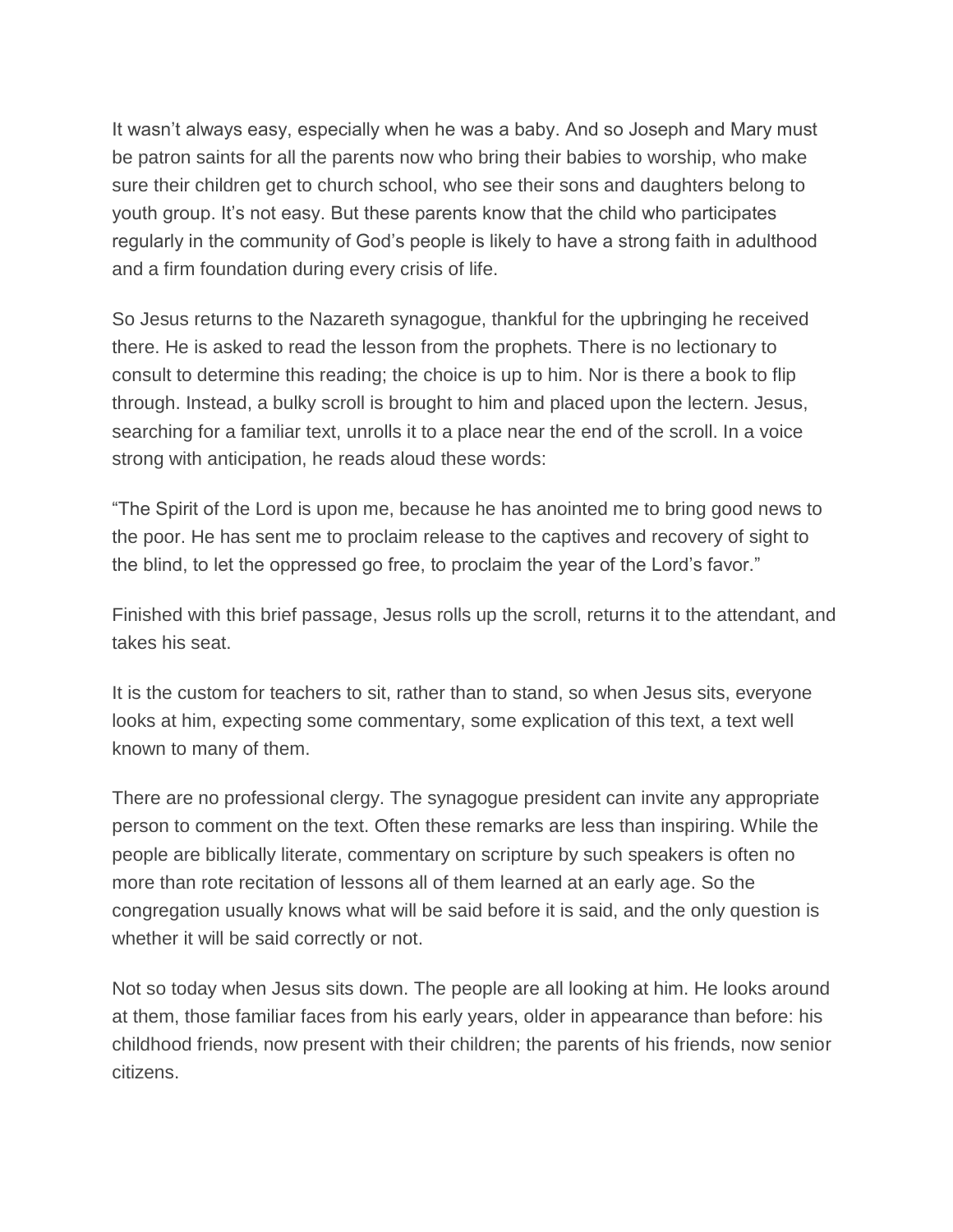He begins with a zinger, and something much more than a zinger – a sentence that remains fresh and provocative down to our own time. Jesus sets free the scripture passage he has just read; he lets the lion out of its cage; he overthrows the ho-hum expectations of the people around him. Here is what he says: Today this scripture has been fulfilled in your hearing.

Jesus does the unexpected, the unimaginable, on that memorable Sabbath morning in Nazareth. In today's jargon, he claims those ancient prophetic words as his own personal mission statement. The reason God's Spirit came crashing down on him at his baptism was to empower him to do precisely this: bring good news to the poor, release to the captives, and recovery of sight to the blind; let all the oppressed go free; announce the sweet Jubilee Year when God's justice will reshape society.

Jesus takes all this as his mission statement, and he is not content to leave it as only a string of high-sounding words. Everything that follows in his life, as presented to us in the gospel, amounts to the living out of the prophecy he claims for himself that Sabbath morning in Nazareth.

He keeps doing these things every chance he gets, every time he turns around, until finally, it kills him. Some people welcome what Jesus does, but others do not because it upsets their unfair advantage, questions their complacency, and pushes them to recognize their habitual infidelity to God. They find their discomfort increasingly intolerable and think that his judicial murder will bring an end to the matter. They are wrong, of course. Jesus rises alive from the dead and continues today to do what he talked about that Sabbath morning long ago.

Now the way he works is through his mystical body, the church. Through each of us and all who are baptized into his body, Jesus strives still to live out his mission statement, bringing good news to those who don't have any, setting free those chained in captivity, opening blind eyes, helping the oppressed and exploited find a life, and unrolling the floor plan that sets out God's reign where justice and peace prevail.

Jesus still does these things, because his church does them. The poor gain hope, whether it's their souls or their bodies that are starved. The captives experience freedom, whether they are prisoners in a jail or prisoners in a mansion. The blind receive sight, whether it's cataract surgery at the church hospital or the scales of prejudice falling off the eyes of a bigot. The oppressed are set free, whether oppression